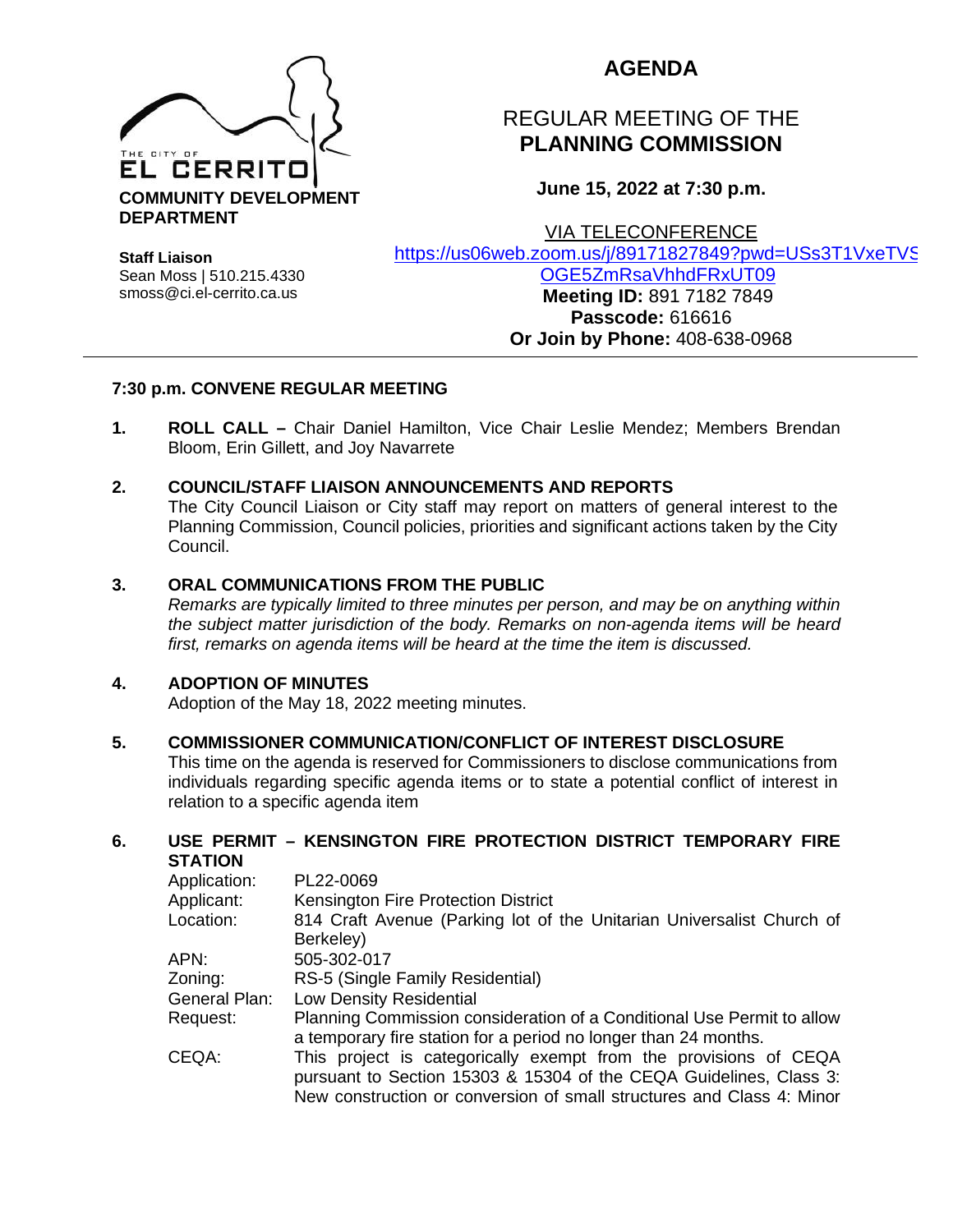Alterations to Land, and the general rule in Section 15061(b)(3) of the CEQA Guidelines.

## **7. CONDITIONAL USE PERMIT AMENDMENT – THE CIVIC (10290 SAN PABLO AVENUE)**

| Application:  | PL22-0067                                                                                                                                                                                                                                                              |
|---------------|------------------------------------------------------------------------------------------------------------------------------------------------------------------------------------------------------------------------------------------------------------------------|
| Applicant:    | <b>Brian Baniqued</b>                                                                                                                                                                                                                                                  |
| Location:     | 10290 San Pablo Avenue                                                                                                                                                                                                                                                 |
| APN:          | 503-394-024, -026                                                                                                                                                                                                                                                      |
| Zoning:       | Transit Oriented Higher Intensity Mixed Use (TOHIMU)                                                                                                                                                                                                                   |
| General Plan: | Transit Oriented Higher Intensity Mixed Use (TOHIMU)                                                                                                                                                                                                                   |
| Request:      | Planning Commission consideration of amendments to the conditions of<br>approval with regard to timing of payment of open space in-lieu and public<br>benefit contributions for a previously approved project containing 50<br>residential units and 4 live-work units |
| CEQA:         | This project has been found to be consistent with the Program<br>Environmental Impact Report prepared for the San Pablo Avenue<br>Specific Plan, pursuant to CEQA Guidelines Section 15168 and<br>Government Code Section 65457(a).                                    |

#### **8. CONDITIONAL USE PERMIT – 2060 TAPSCOTT AVE**

| Application:  | PL21-0258                                                                                                                                                                                                                                             |
|---------------|-------------------------------------------------------------------------------------------------------------------------------------------------------------------------------------------------------------------------------------------------------|
| Applicant:    | <b>Prospect Sierra School</b>                                                                                                                                                                                                                         |
| Location:     | 2060 Tapscott Ave                                                                                                                                                                                                                                     |
| APN:          | 501-370-002                                                                                                                                                                                                                                           |
| Zoning:       | <b>Public and Semipublic</b>                                                                                                                                                                                                                          |
| General Plan: | <b>Institutional &amp; Utility</b>                                                                                                                                                                                                                    |
| Request:      | Planning Commission consideration of a Conditional Use Permit to<br>amend the existing Conditional Use Permit to allow the construction of a<br>10' high, black vinyl chain link fence along the eastern boundary of the<br>elementary school campus. |
| CEQA:         | This project is categorically exempt from the provisions of CEQA<br>pursuant to Section 15304 of the CEQA Guidelines, Class 4: Minor<br>Alterations to Land.                                                                                          |

## **9. CONDITIONAL USE PERMIT – 956 SEA VIEW DR**

| Application:  | PL22-0028                                                                                                                                                                                                                                            |
|---------------|------------------------------------------------------------------------------------------------------------------------------------------------------------------------------------------------------------------------------------------------------|
| Applicant:    | <b>Charles Green</b>                                                                                                                                                                                                                                 |
| Location:     | 956 Sea View Drive                                                                                                                                                                                                                                   |
| APN:          | 505-221-045                                                                                                                                                                                                                                          |
| Zoning:       | RS-5 (Single Family Residential)                                                                                                                                                                                                                     |
| General Plan: | Low Density Residential                                                                                                                                                                                                                              |
| Request:      | Planning Commission consideration of a Conditional Use Permit for a<br>proposed retaining wall which is taller than 4 feet in the front setback and<br>for two retaining walls which are taller than 6 feet located outside of the<br>front setback. |
| CEQA:         | This project is categorically exempt from the provisions of CEQA<br>pursuant to Section 15303 & 15304 of the CEQA Guidelines, Class 3:<br>New construction or conversion of small structures and Class 4: Minor<br>Alterations to Land.              |
|               |                                                                                                                                                                                                                                                      |

## **10. STAFF COMMUNICATIONS**

Informational reports on matters of general interest, presented by City staff.